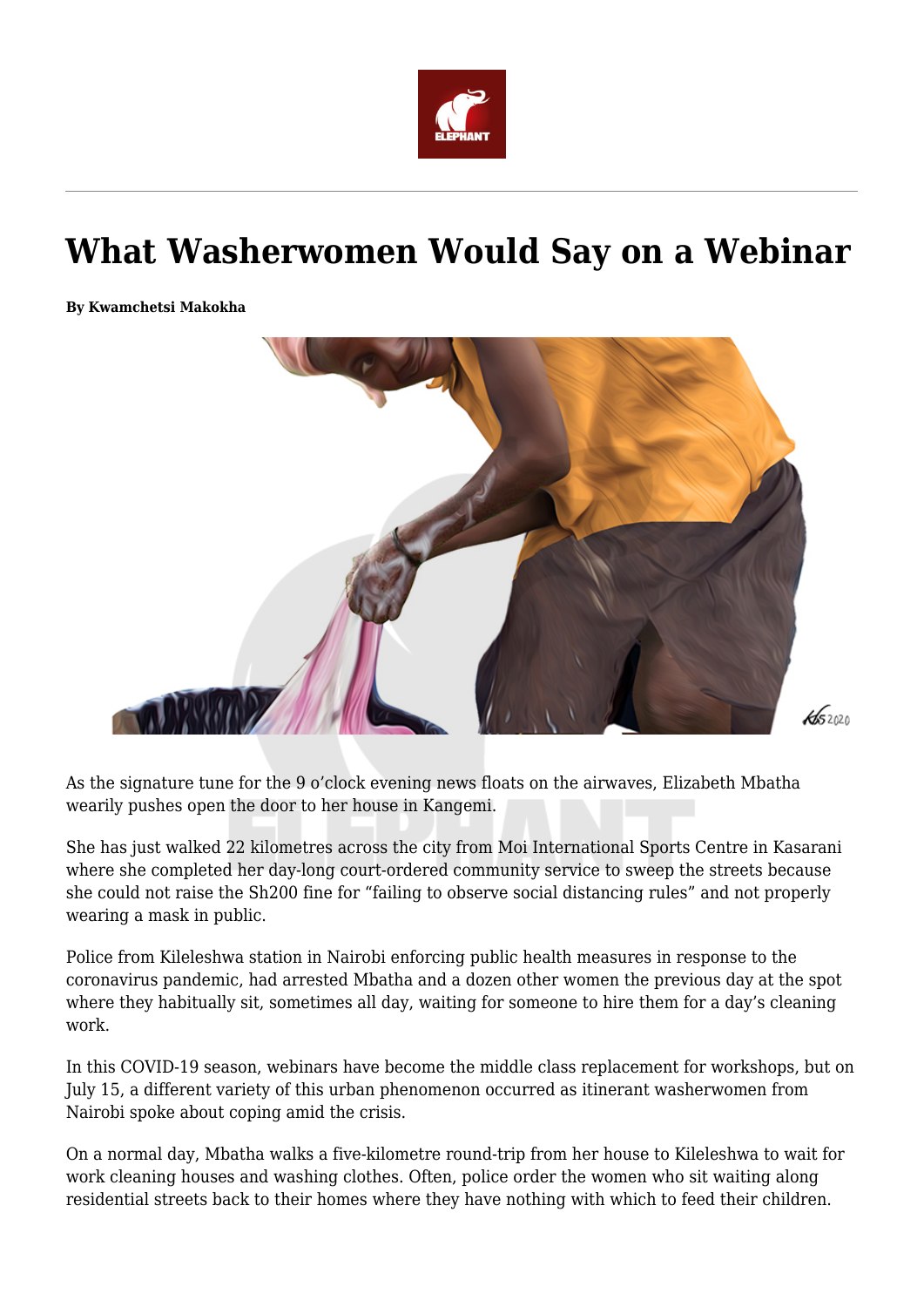"We face innumerable problems. If you leave your child in the care of a neighbour, she will want Sh100 at the end of the day", Mbatha said.

Cleaning and laundry work has contracted as employees in the formal sector—grappling with pay cuts and disappearing jobs—stay home and take on the household chores. Live-in domestic staff have been laid off because of fears of COVID-19 infection, and also because households are surviving on reduced incomes.

Some employers called their former domestic staff and asked them not to come to work: Don't call us, we'll call you once the crisis is over.

Former live-in domestic workers have now joined day labourers like Mbatha in the search for work.

For some 50 women at each of the 40 waiting spots dotted across the wealthier parts of Nairobi, it is not so much a search for work as it is a game of wait-and-see. According to the Centre for Livelihood Advancement, up to 2,000 women sit in the open around Nairobi waiting for someone to offer them cleaning work, and so far, CFLA has registered 500 of them. Police regularly drive by and order the women to disperse to their homes as part of enforcing anti-crowding regulations. "Do not bring corona to the roadside", the police bark at the women. "Stay at home until COVID-19 is over".

Work is irregular, and when it comes, the load is heavy because employers who previously hired once a week are now taking in washerwomen just once or twice a month. It is a headlong dive into the unknown.

Mbatha, a mother of two children, says her husband is on furlough from his contract work in construction. She took the job because sometimes her husband would return home after a day out without finding any work. She has been washing and cleaning for three years.

"Living with an unemployed husband can be very stressful because when you enquire what you will feed the children, fighting can break out—sometimes even in front of the children", she adds.

Depressed household incomes have forced many people with precarious occupations like Elizabeth Mueni—also a washerwoman—to move houses. "I used to pay Sh3,000 for rent every month but I had to move to a cheaper house. Even here, I had to negotiate to pay the  $Sh1,800$  in instalments", she adds.

Washerwomen start walking out of Kawangware, Kibera and other informal settlements adjacent to the middle class residential ones early in the morning. They stake out supermarkets, and sometimes road junctions, waiting for people looking for a day's domestic help.

Employers who offer one-day jobs for Sh500 are of all varieties: homemakers seeking a helping hand with large catering; men who live alone; or people nursing patients and other household members with special needs.

The criteria used to select a washerwoman is capricious: some want plain looks while others are looking for neatness, some seek mature-looking older women while others call up those they have hired before.

"Employers are not the same", says Rosemary Ambeyi, a widowed mother of five who works as a day-wage washerwoman. "Some [employers] invite the women into their personal spaces so that they can exploit them", she adds.

Ambeyi has used this work to put two of her children through secondary school and is still educating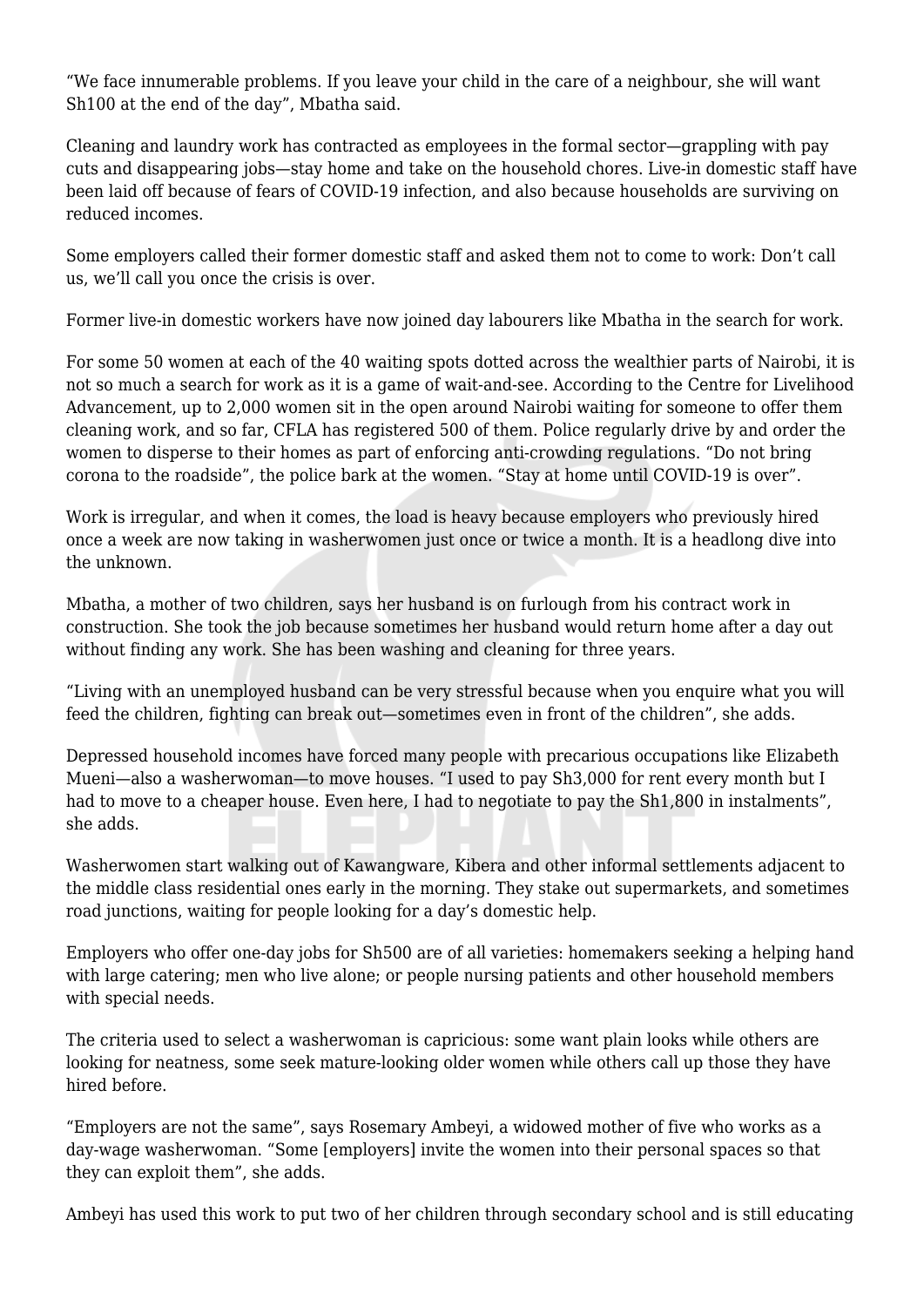another three.

"The challenge we have is assuming they want you to work", she continues. "Once you get to the house, some start to make inappropriate advances, and you get into a fight—meaning you are not able to work. If you do not finish work, your pay is docked".

The problems in the domestic work sector have persisted for over 12 years, says Mary Kambo, the programme manager for labour and corporate accountability at the Kenya Human Rights Commission. "Domestic staff work in isolation and their social connections are threatened. Raising your voice when you are alone could mean the loss of livelihood".

Last year, an Africa Labour, Research and Education Institute study estimated that there were some two million people employed in [domestic work in Kenya](https://alrei.org/education/analysis-of-working-conditions-and-wages-of-domestic-workers-in-kenya-by-george-owidhi-economist#:~:text=Current%20statistics%20show%20that%20Kenya,by%20the%20general%20wages%20council.). Although domestic work is not properly documented, the sector is quite significant and plays an important role in driving the country's economic growth and development.

Nannies, caretakers, cooks, gardeners, cleaners, drivers, and security guards among others, perform important work that makes it possible for professionals and people in business or other occupations to go to their jobs away from home. "The value of domestic work has, however, not been properly recognised", says Kambo, adding that labour laws in the country have proved to be insufficient in dealing with the issues affecting domestic workers.

Working behind closed doors in gated communities, places domestic workers in personal spaces where they are vulnerable to abuse and harassment without any recourse because the laws of trespass make it difficult for labour officers or rights defenders to check what goes on in homes.

"The employee deals with one employer in a private space. When there is a dispute, it is difficult because they are alone. This type of work threatens the worker's social connection. They do not know each other's experience, and so cannot receive community assistance and support", says Kambo.

For itinerant domestic workers like the washerwomen, the perils are double those experienced by live-in staff.

"You can be summoned and instructed to work from outside the house, working long hours until late", says Mbatha. "The houses we work in are not the same. There are some places that are okay, and others are so hard but you cannot even speak about it. If you speak out, you will jeopardise future work".

Staking out for work is a dicey game of chance. There are no toilets, and in the event of rain, there is no shelter from the elements. From their stakeouts, many washerwomen often have no way of estimating the amount of work they are signing up for and so cannot charge appropriately for it. They end up working long hours with no food. They can only leave when all the work is done, and sometimes it is too late to walk home.

"No one knows or recognises us . . . All we want is to be recognised so that we are not harassed and can raise our children from there".

As the country moves to adopt home-based care for the rising number of COVID-19 patients, itinerant domestic workers will likely play a critical role in supporting families to cope. They have to protect themselves in environments where there might not be water or hand sanitisers.

Although the Kenya Union of Domestic, Hotels, Educational Institutions, Hospitals and Allied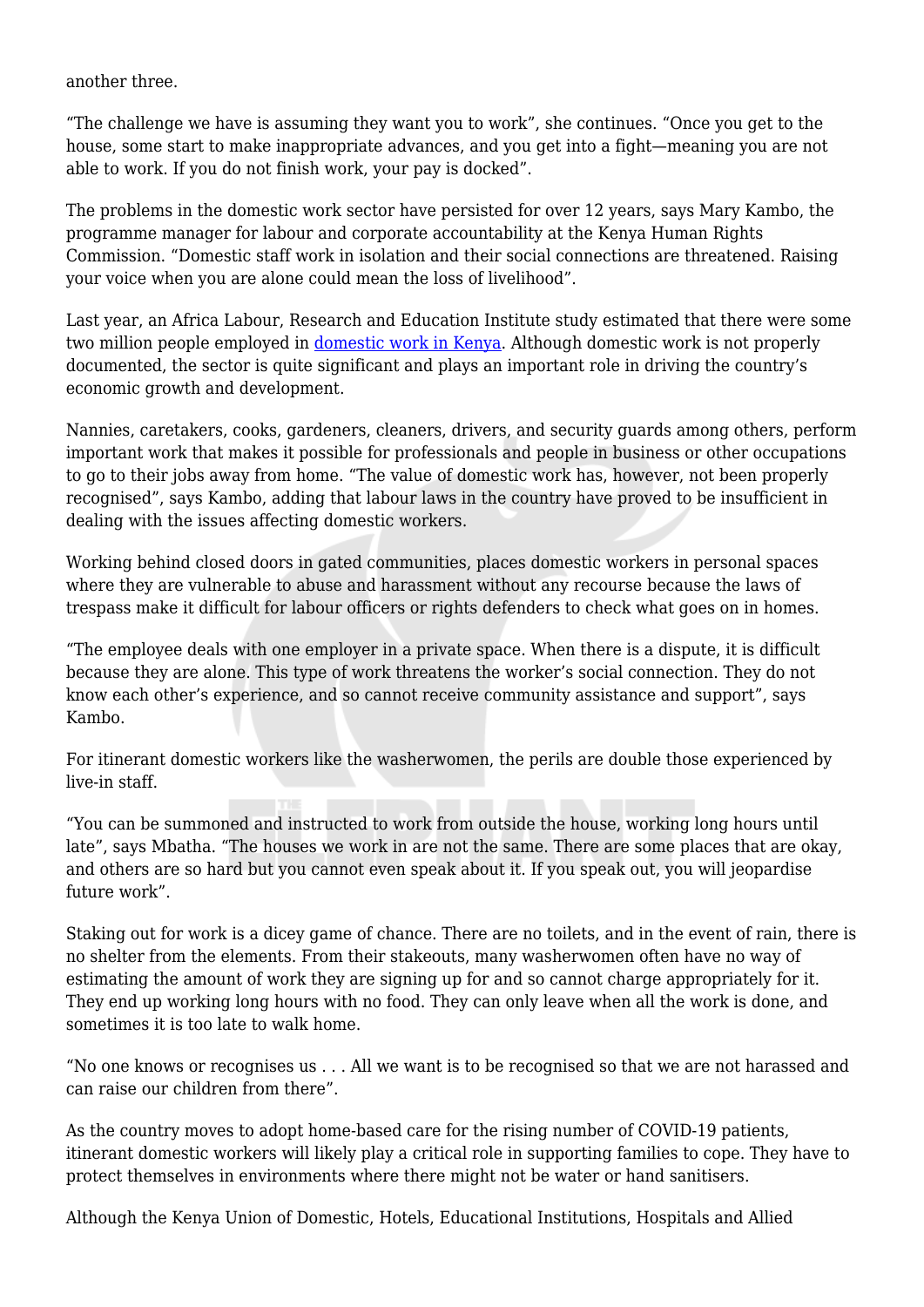mobilises and speaks for workers in domestic service, those who undertake itinerant day-wage labour without the protection of contracts remain undefended.

Kenya has yet to accede to the convention on decent work for domestic workers. The convention requires member states to ensure the effective promotion and protection of human rights for all domestic workers, and to respect, promote and realise the fundamental principles and rights at work, such as freedom of association and the effective recognition of the right to collective bargaining. States are also required to eliminate all forms of forced or compulsory labour, child labour, and discrimination in respect of employment and occupation.

Attempts at organising domestic work usually run into strong headwinds. People seeking live-in work in the domestic service register in private bureaus where they are required to pay up to Sh500 and asked to wait for a call, which often never comes. Live-in work has long hours—staff are the first to rise and the last to bed, often eating food of low quality. Those in itinerant labour fare worse.

Unlike motorcycle riders—who are largely male, have mobilised into self-help groups and cultivated a saving culture—washerwomen are not organised and do not go beyond making collective savings. Without enough to live on, meeting and organising becomes that much more difficult. On days when work is scarce, washerwomen borrow money from one another to cross into a new day hoping for better luck.

Beatrice Lucas, a washerwoman living in the Gatina area of Kawangware in Nairobi, says none of the relief assistance meant for people impacted by COVID-19 measures has reached her. Washerwomen have missed out on official emergency relief and assistance because local administrators like location chiefs often map urban dwellings under their jurisdiction when the women are out looking for work.

"You can go a week without assistance or work. Food is handed out to the chief for distribution but the names of beneficiaries are never made public", she adds.

Community activist Ruth Mumbi, who recently led a protest by washerwomen in the Eastleigh area of Nairobi when they were locked out of work by the lockdown, says the government's COVID-19 bailouts are focusing on big companies, with Sh2 billion going to the hospitality industry, yet the women who do this work are also in the hospitality industry but they have received nothing.

Kambo argues that the COVID-19 emergency response should broaden its definition of vulnerable populations to embrace daily wage domestic workers beyond the usual categories of the aged, orphans, and people with preexisting health conditions.

There is an urgent need to formalise the domestic workers sector, especially daily wage earners. "We need space set aside for us to meet, register and plan our programmes", says Ambeyi, adding that women have a variety of skills that can be monetised, such as car washing, which they perform as part of their daily labour.

Mary Wambui, who has done laundry work in Upper Hill for years, wants permanent sheds established with washing machines, and a linkage with motorcycle riders to collect laundry and drop it off after it has been cleaned and pressed, thus reducing personal contact and the opportunity for abuse. House cleaning can also be undertaken commercially, together with car washing.

Many government agencies are unaware of the rights violations in the domestic service sector because of poor documentation, leaving victims with no voice. Kambo reiterates that labour laws do not differentiate workers—domestic, office, plantation and the rest. Domestic workers are different and unique, deserving a separate categorisation. A special regulation is required to accommodate